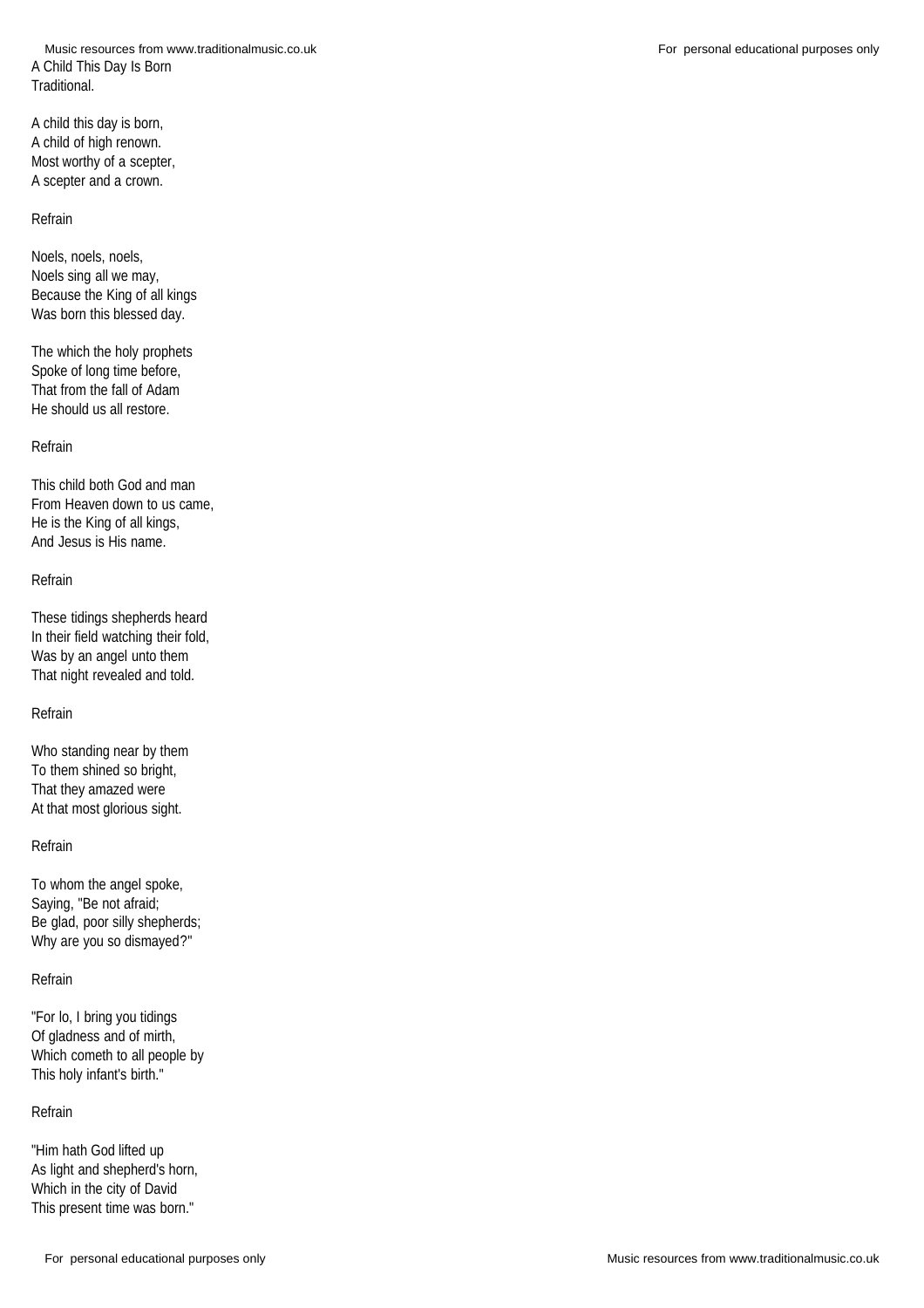"The only Son of God was He The Lord and God most highest; And He is the true shepherd, The young child Jesus Christ."

#### Refrain

Then there was with the angel A host incontinent Of heavenly bright soldiers, Which from the Highest was sent.

# Refrain

Lauding the Lord our God, And His celestial King; "All glory be in paradise," This heavenly host did sing.

### Refrain

"Glory be unto our God, That sitteth still on high, With praises and with triumph great, And joyful melody."

#### Refrain

But when this holy army Of heavenly soldiers bright Was unto God returne d And vanished out of sight;

### Refrain

The shepherds hearts joyful At this great glorious news That the King of all kings Was risen amongst the Jews.

#### Refrain

Without the least of hindrance Anon they went in then, And found the young child Jesus Christ Thus born in Bethlehem.

### Refrain

And as the angel told them, So to them did appear; They found the young child Jesus Christ With Mary His mother dear.

# Refrain

Now such a place it was Where this was come to pass For want of room this child was laid Betwixt an ox and ass.